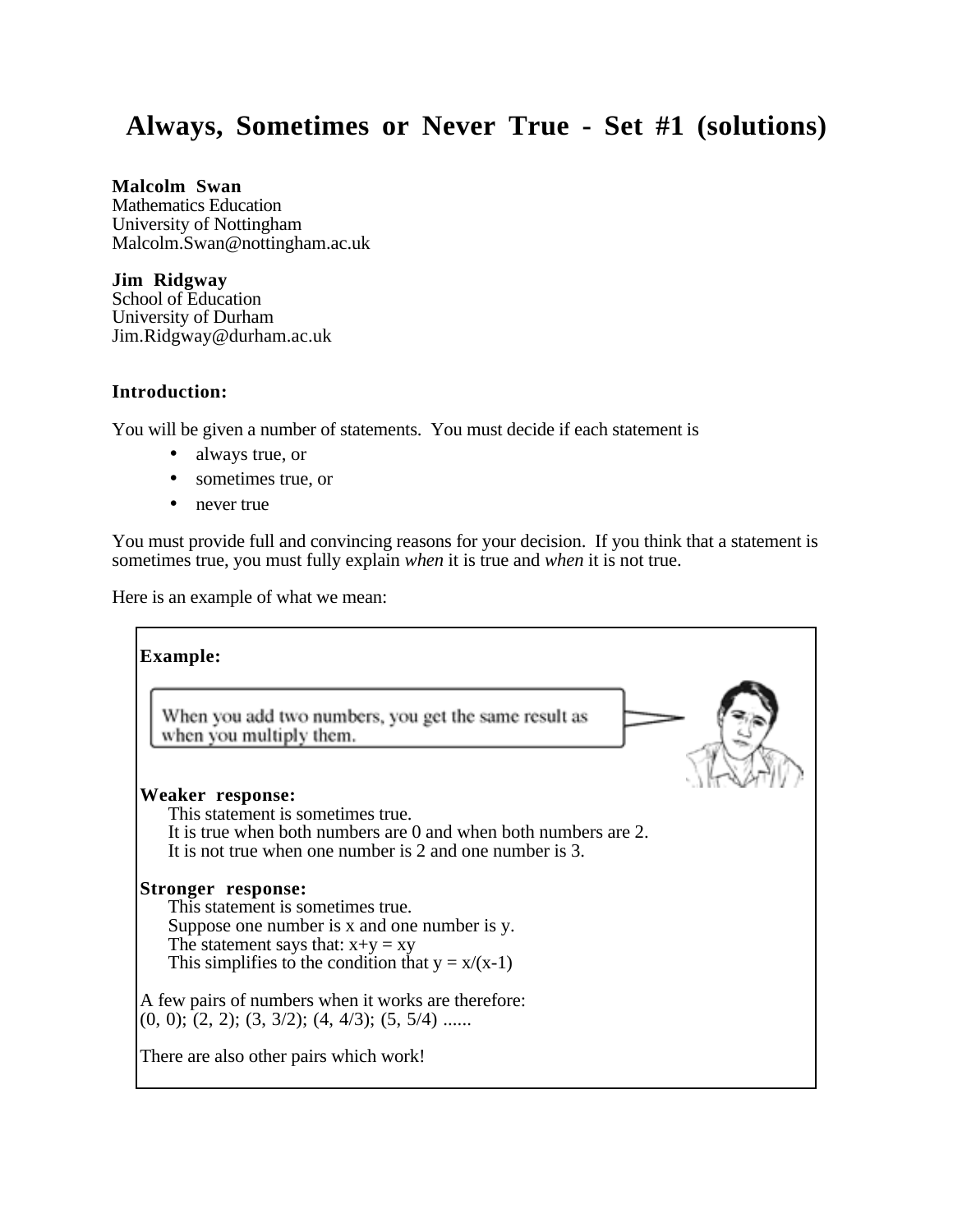The aim of this assessment is to provide the opportunity for you to:

- test statements to see how far they are true;
- provide examples or counterexamples to support your conclusions
- provide convincing arguments or proofs to support your conclusions

\_\_\_\_\_\_\_\_\_\_\_\_\_\_\_\_\_\_\_\_\_\_\_\_\_\_\_\_\_\_\_\_\_\_\_\_\_\_\_\_\_\_\_\_\_\_\_\_\_\_\_\_

For each statement, say whether it is always, sometimes or never true. You must provide **several examples or counterexamples** to support your decision. Try also to provide **convincing** reasons for your decision. You may even be able to provide a **proof** in some cases.

#### **1. The more digits a number has, then the larger is its value.**

Is this always, sometimes or never true? ......................................................

Reasons or examples:

#### **Sample Solution: Sometimes true.**

This statement is true when we are dealing with positive integers only. For negative integers, such as -23 and -234, the more digits, the smaller the value of the number. For decimals, the number of digits tells you nothing about the size of the number  $(e.g., 0.62 >$ 0.236 but 0.12< 0.236).

## **2. If you multiply 12 by a number, the answer will be greater than 12.**

Is this always, sometimes or never true? ......................................................

Reasons or examples:

#### **Sample Solution: Sometimes true.**  $12x > 12$  only when  $x > 1$ .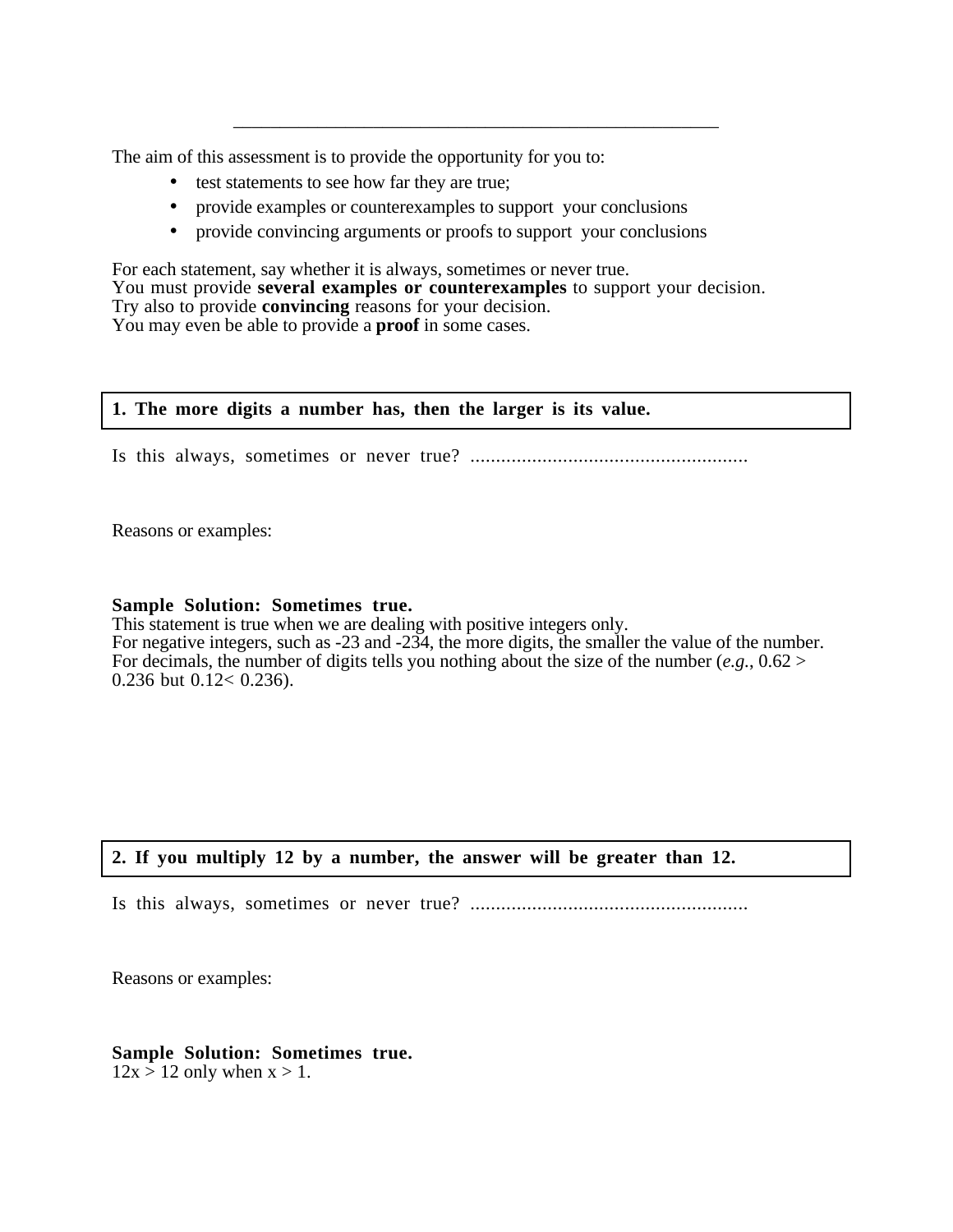## **3. The square of a number is greater than that number.**

Is this always, sometimes or never true? ......................................................

Reasons or examples:

#### **Sample Solution: Sometimes true.**

 $x^2 > x$  when  $x(x - 1) > 0$ . That is only when  $x < 0$  or  $x > 1$ .

## **4. If two rectangles have the same perimeter, they have the same area.**

Is this always, sometimes or never true? ......................................................

Reasons or examples:

# **Sample Solution: Sometimes true.**

This is only true when the rectangles are identical.

## **5. Pentagons have fewer right angles than rectangles.**

Is this always, sometimes or never true? ......................................................